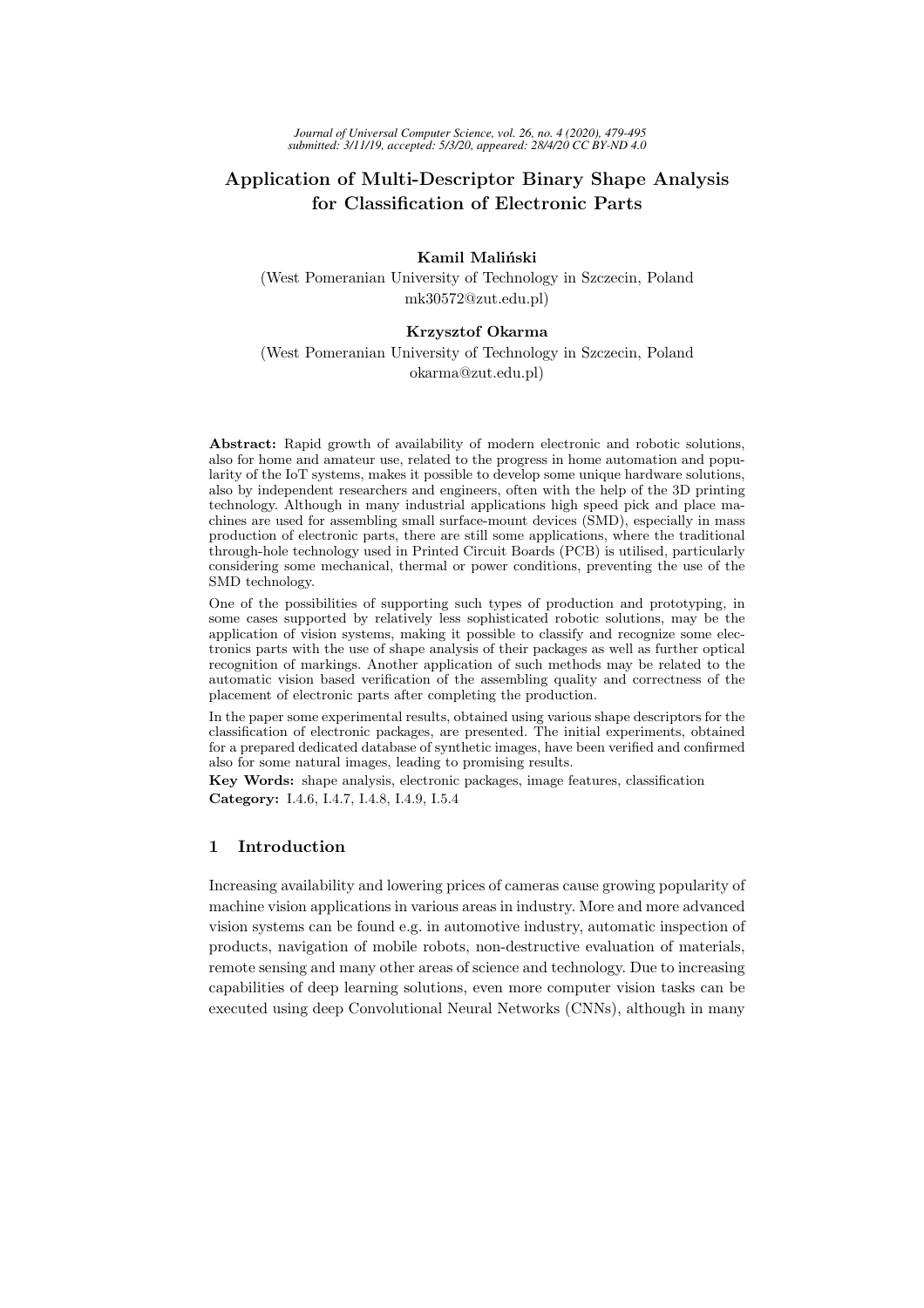applications their use is limited by the unavailability of big enough training data sets as well as the necessity of full "explainability" of these methods, especially in robotic and industrial applications. Hence, the necessity of development of some more classical machine vision solutions, based on handcrafted features, is still up-to-date in many areas of technology. Such examples of applications, considered in this paper, can be the semi-automatic assembling systems as well as the prototyping of electronic circuits, where the big number of training data cannot be expected.

Considering these applications, where the usage of surface-mount devices (SMD) may not be possible, an interesting solution is the automatic classification of electronic components according to their package shape. Such housings, e.g. popular dual in-line packages (DIP), contain various elements, such as transistors, switches, LEDs, resistors, etc., which might be recognized assuming unknown location of unsorted individual packages. A similar approach may also be useful for diagnostic purposes, such as checking the connections, as well as the type of electronic components mounted on the printed circuit board (PCB). From practical point of view, the usefulness of automatic classification of electronic elements can be confirmed e.g. analysing the solution introduced in 2017 by Fujitsu company<sup>1</sup>, where template pattern matching was used in the artificial intelligence system, applied for the inspection of parts for misalignment.

## 2 Related Works

The application of image processing techniques for automatic shape recognition in electronics is not a very popular area of research. Nevertheless, some attempts have been made during recent several years, e.g. recognition of hand-drawn circuit diagrams [Edwards and Chandran, 2000], where diagrams consisting nodes, connections and components are segmented using variable thresholds and the classification of components is made by invariant moments combined with scalar pixel-distribution features and vector relationships between straight lines. The overall recognition accuracy of components reaches 82% for 449 components used for verification. Another method, utilising the structural and topological relations matching mechanism, was proposed in the paper [Valois et al., 2001], where the scale, translation and rotation invariance was preserved. The method was validated for 200 samples of 4 hand-drawn symbols using the digital tablet, although the accuracy of the final results was strongly limited by the initial segmentation of the stroke.

In the paper [Zhang et al., 2008] the use of Hidden Markov Models (HMM) was analysed on a dataset of 100 hand-drawn sketches, where the proposed

<sup>1</sup> AI-Enabled Image Recognition System to Revolutionize the Manufacturing Line, Available online: https://journal.jp.fujitsu.com/en/2017/04/19/01/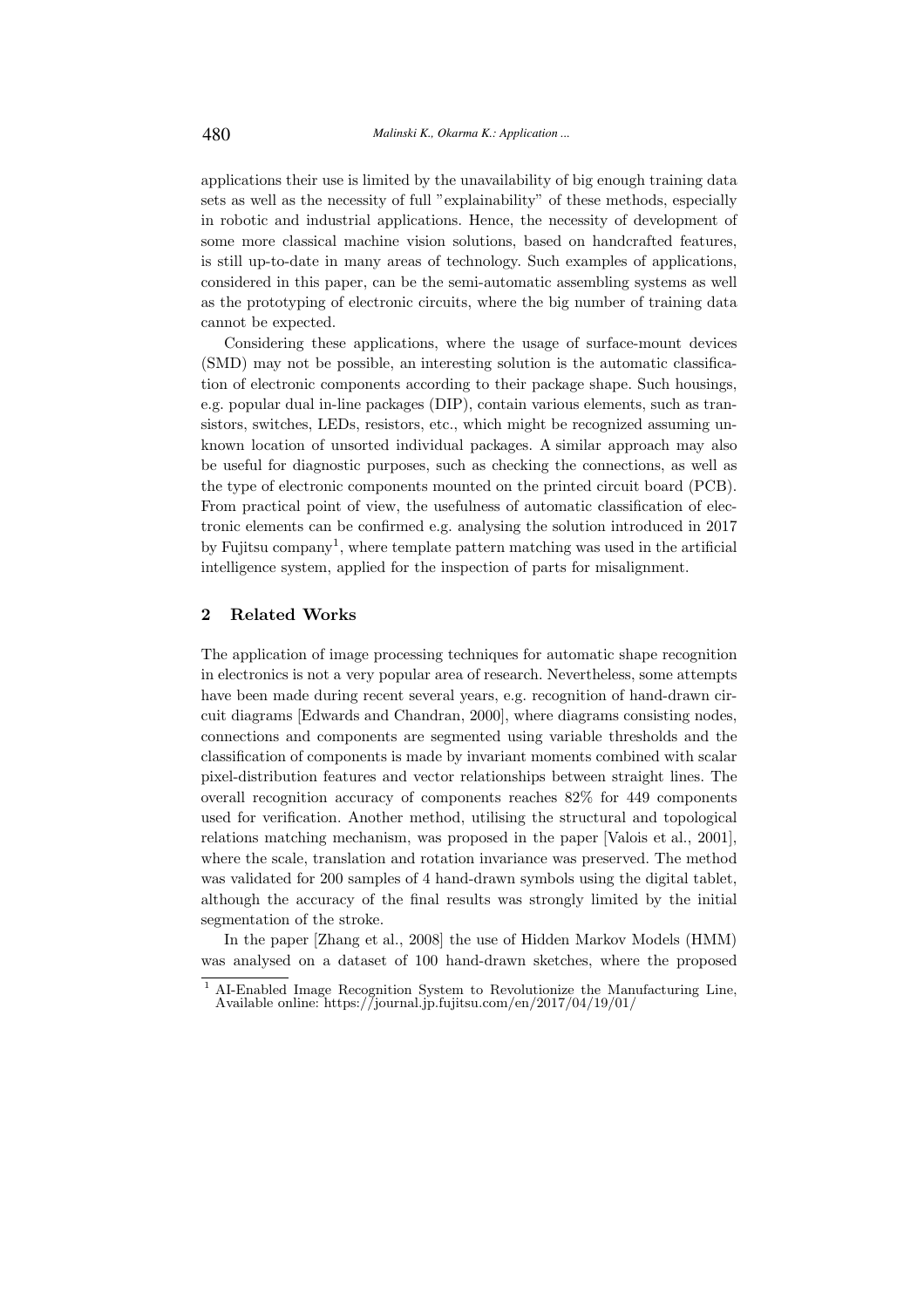method allows to classify correctly more than 83% of the points. The segmentation was carried out by the Viterbi algorithm and 9 possible components were assumed, namely resistor, capacitor, inductor, AC voltage, DC voltage, current, Earth ground, chassis ground and transistor. Nevertheless, even 17% of connector points were wrongly recognized as components. On the other hand, 16% of the points representing components were recognized as connector points.

Some other researchers have also tried to analyse the transfer function of electronic components [Barrah et al., 2015] without the use of computer vision methods. Although such approaches can be potentially combined with results of image based recognition in future solutions to provide better classification accuracy, they belong to active methods, whereas passive machine vision may be a more desired approach in some applications, similarly as non-destructive testing (NDT) of materials.

In this paper the focus is on the analysis of possible application of various shape descriptors and parameters during the initial stage of classification of IC packages. Hence, it is assumed that the visibility of alphanumerical markings may be limited and therefore the text recognition is not used. Due to such assumption, an initial limitation of the number of checked types of electronic elements may be conducted using previously binarized images followed by the shape analysis. Since some elements, especially DIPs, may look similar to some others, assuming unknown relative position of the camera and angle of observation, finding an appropriate combination of shape descriptors for possibly highly accurate classification is not trivial and should be considered as scientifically challenging task.

Considering the above issues, two types of experiments have been made, using the binary DIP images obtained from the intentionally prepared database in the first part. It contains some synthetic images of the STL 3D models, which have been captured assuming different views and used for the preliminary analysis of the relevance of the simple shape descriptors. The second part of the experiments has been made using some additional descriptors, such as Fourier descriptor, Zernike moments [Khotanzad and Hong, 1990; Hwang and Kim, 2006; Tahmasbi et al., 2011] and Bessel-Fourier moments [Xiao et al., 2010], briefly described in the further parts of the paper. Finally, some experiments have been conducted, using natural images captured by cameras in various lighting conditions, for the additional verification of the proposed approach.

#### 3 Proposed Method

#### 3.1 Database Preparation and Shape Parameters

The proposed method of the classification of the integrated circuit (IC) packages is based on the application of several shape parameters, which can be determined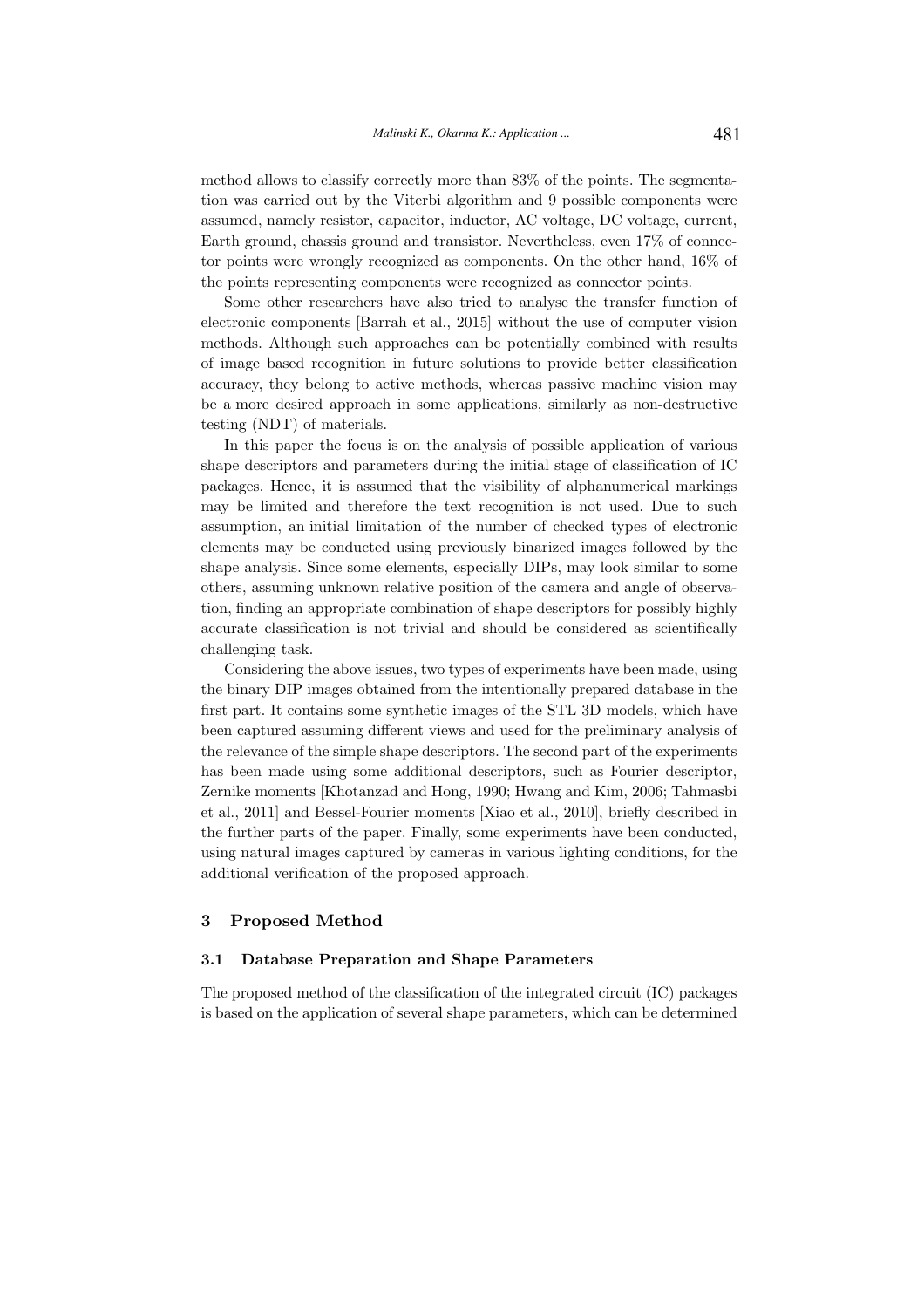

Figure 1: Sample binary images captured for various views of exemplary IC packages

for binary images. Considering the necessity of relatively fast computation and the possibility of using some embedded solutions and low computational power devices, some simple shape descriptors were examined during the first stage of experiments.

The first set of 100 binary images illustrating the IC packages was obtained using the STL 3D models subjected to rotations and translations according to a specified location of a virtual camera followed by taking a screenshot and cropping. Considering the symmetry of the analysed shapes, the rotation by 180 degrees was assumed to be enough for experiments. Each model was rotated by 18 degrees around each axis 10 times, delivering the total number of 1000 images for the analysis. The prepared database contains the captured images together with the values of the calculated shape descriptors. Some sample obtained images are shown in Fig. 1, whereas some randomly selected shapes, other than IC packages, similar as used in typical General Shape Analysis approaches [Forczmański and Frejlichowski, 2010; Frejlichowski, 2010], are illustrated in Fig. 2.

The shape parameters, used in the first stage of experiments, selected after the application of the Principal Component Analysis (PCA) algorithm, are: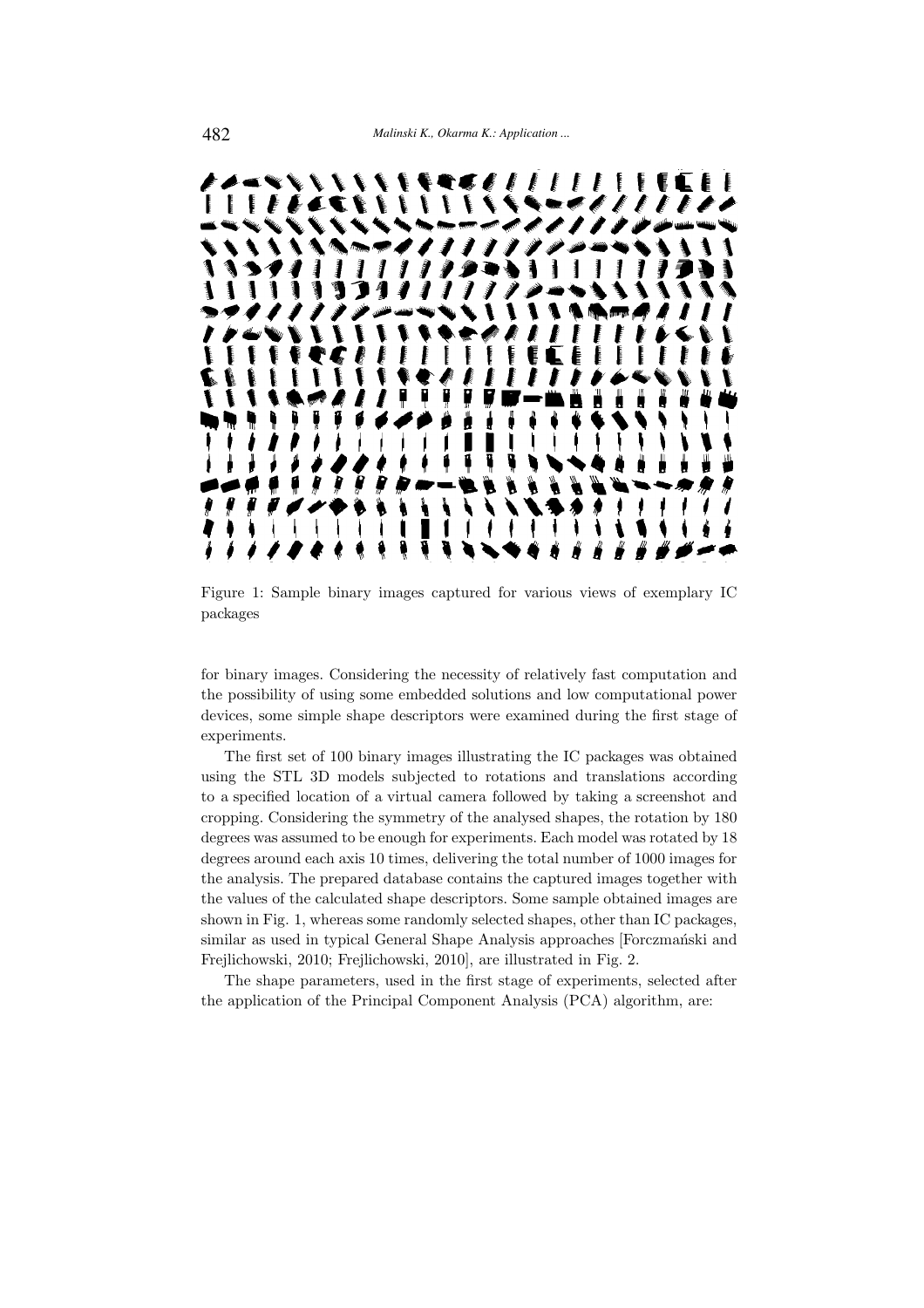- $-$  aspect ratio  $=$   $\frac{width\ of\ the\ bounding\ rectangle}{height\ of\ the\ bounding\ rectangle}$
- $-$  relative area  $=$   $\frac{number\ of\ pixels\ inside\ the\ object}{area\ of\ the\ bounding\ rectangle},$
- $\,\, \text{circularity} = \frac{\text{\emph{area of the bounding rectangle}}{\text{\emph{longRadius}}} \,,$
- $-$  roundness  $=\frac{perimeter}{2 \cdot \pi \cdot longRadius},$
- centre of mass (average coordinates of the pixels in the object),
- shape signature.

The shape signature, being the last mentioned feature, is calculated as follows:

- for each pixel of the perimeter the distance from the centre of mass and the angle is determined,
- all values are normalized dividing each value by the largest distance,
- the results are sorted according to the angle (clockwise),
- the results are divided into 72 bins (5 degrees each) and the average of the distances in each bin is calculated.

As results from the conducted experiments, the above shape descriptors combine good separation of individual classes with their simplicity and therefore they were considered as the most representative ones in further experiments.



Figure 2: Images of sample random shapes used in IC detection experiments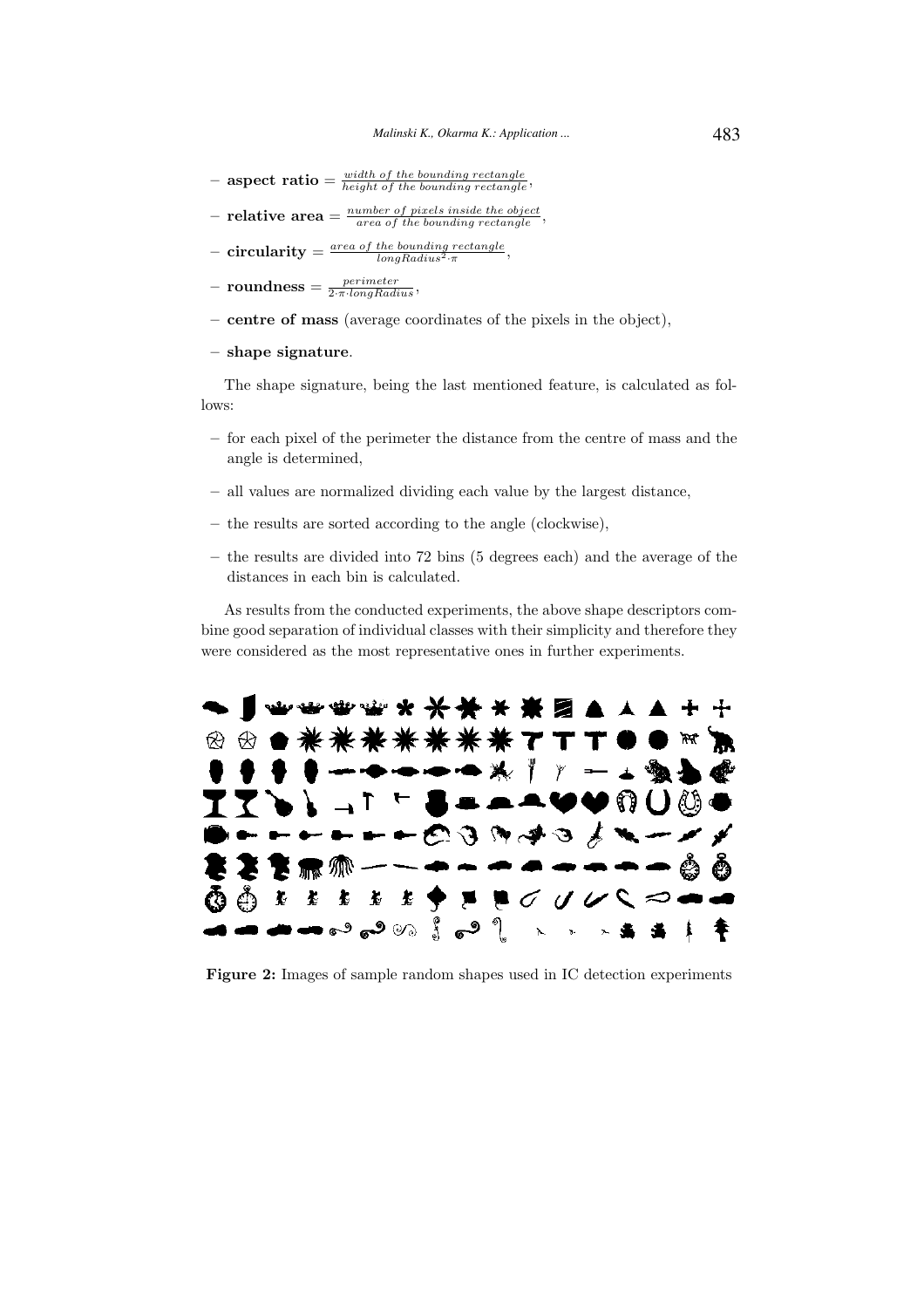

Deep shadows

Figure 3: Illustration of some problems caused by illumination influencing the binarization results

### 3.2 Detection of IC packages

The first goal of our research was the examination whether the analysed image contains an integrated circuit (IC) package. For this purpose the database of 200 synthetic binary images containing various IC packages, as well as different shapes, was prepared, which was used during the development of the method. Nevertheless, its further verification was made using a bigger database containing 488 natural images subjected to further binarization (240 ICs and 248 non-ICs).

The first attempt to detection of the IC packages was based on the choice of the optimal certainty threshold minimizing the number of false negatives, assuming the possibility of further elimination of false positives during the next processing steps. Nevertheless, due to some problems occurring in natural images, illustrated in Fig. 3, caused by e.g. deep shadows or shiny component leads, the overall accuracy was relatively low. More detailed results are presented in Table 1.

Table 1: Experimental results of detection of the IC packages among the other shapes using the optimal certainty threshold

|        | Total   | IC packages | others | $TP + TN$ | $FP+FN$   | FР   |    |
|--------|---------|-------------|--------|-----------|-----------|------|----|
| Number | 488     | 240         | 248    | 403       | Οŧ.       | 69   | 10 |
| %      | $100\,$ | 49.18       | 50.82  | 82.58     | .42<br>17 | 14.1 |    |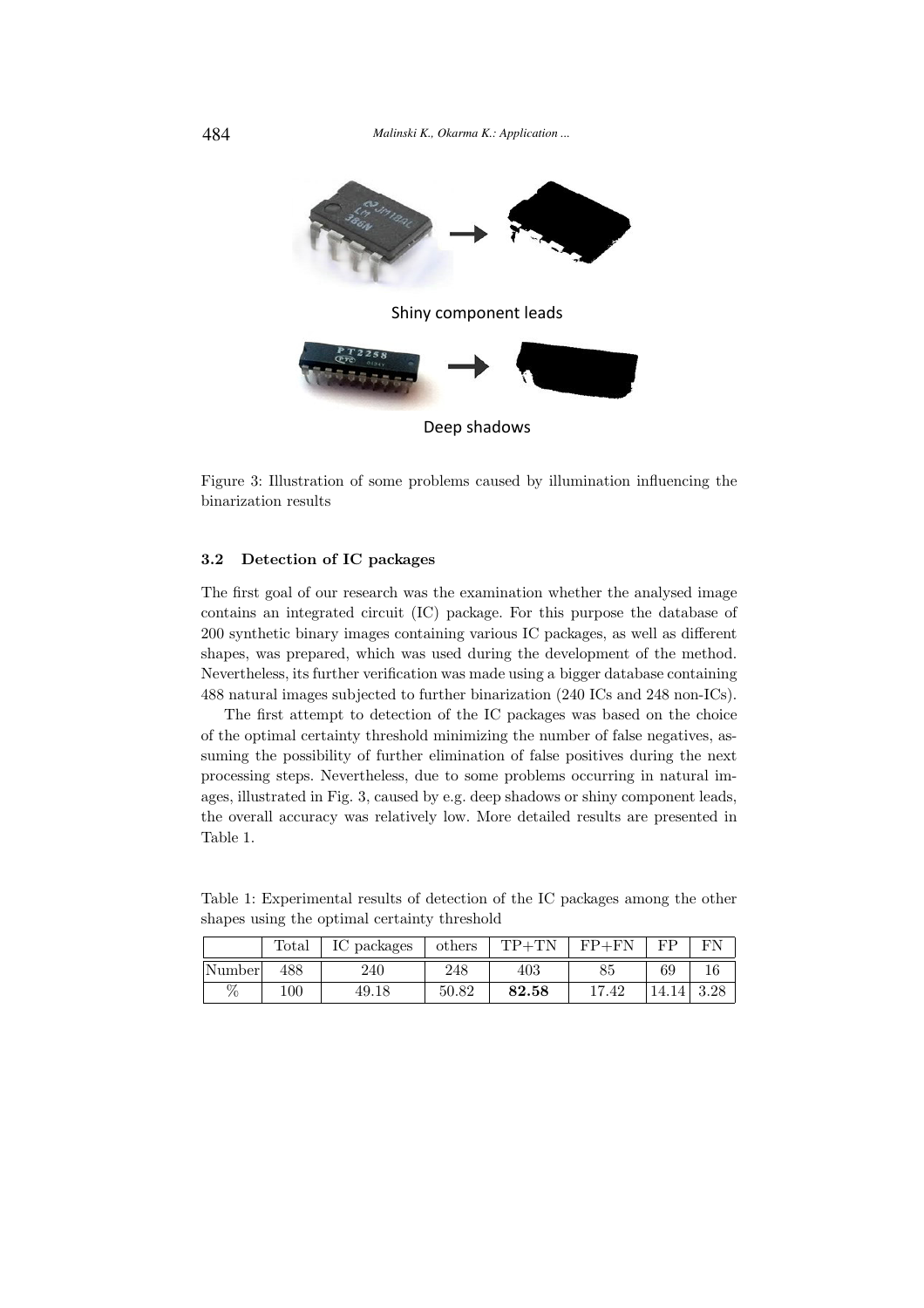To improve the detection accuracy, a simple range check is performed according to the following steps:

- for all the entries in the database the minimum (MIN) and maximum (MAX) values of each parameter (aspect ratio, relative area, circularity, roundness, centre of mass, Zernike moments) are calculated,
- the range width for a given parameter is determined as the absolute difference between minimum and maximum values  $(R = |MAX - MIN|)$ ,
- for each new image all the parameters are calculated to check if their values are in the range between the determined minimum and maximum values,
- for each parameter with its values (P) outside the range its normalized distance from the range is calculated as  $D = \frac{|MIN - P|}{MAX - MIN} = \frac{|MIN - P|}{R}$  $\frac{N-F|}{R}$  if  $P \lt MIN$  or  $D = \frac{|P - MAX|}{MAX - MIN} = \frac{|P - MAX|}{R}$  $\frac{MAX}{R}$  if  $P > MAX$ , otherwise the distance is set to 0,
- the final classification score is calculated as the sum of all distances of all parameters.

Algorithm 1 Algorithm for calculating the ranges of paramaters

|     | 1: procedure DETERMINERANGES                              |  |  |
|-----|-----------------------------------------------------------|--|--|
| 2:  | $i \leftarrow 0$                                          |  |  |
| 3:  | for all parameters do                                     |  |  |
| 4:  | $MIN[i] \leftarrow database[0].parameter[i]$              |  |  |
| 5:  | $MAX[i] \leftarrow database[0].parameter[i]$              |  |  |
| 6:  | $i \leftarrow 0$                                          |  |  |
| 7:  | for all images do                                         |  |  |
| 8:  | if database[j].parameter[i] $\langle$ MIN[i] then         |  |  |
| 9:  | $MIN[i] \leftarrow database[j].parameter[i]$              |  |  |
| 10: | end if                                                    |  |  |
| 11: | <b>if</b> database[j].parameter[i] > $MAX[i]$ <b>then</b> |  |  |
| 12: | $MAX[i] \leftarrow database[j].parameter[i]$              |  |  |
| 13: | end if                                                    |  |  |
| 14: | $j \leftarrow j+1$                                        |  |  |
| 15: | end for                                                   |  |  |
| 16: | $R[i] \leftarrow  MAX[i] - MIN[i]$                        |  |  |
| 17: | $i \leftarrow i + 1$                                      |  |  |
| 18: | end for                                                   |  |  |
|     | 19: end procedure                                         |  |  |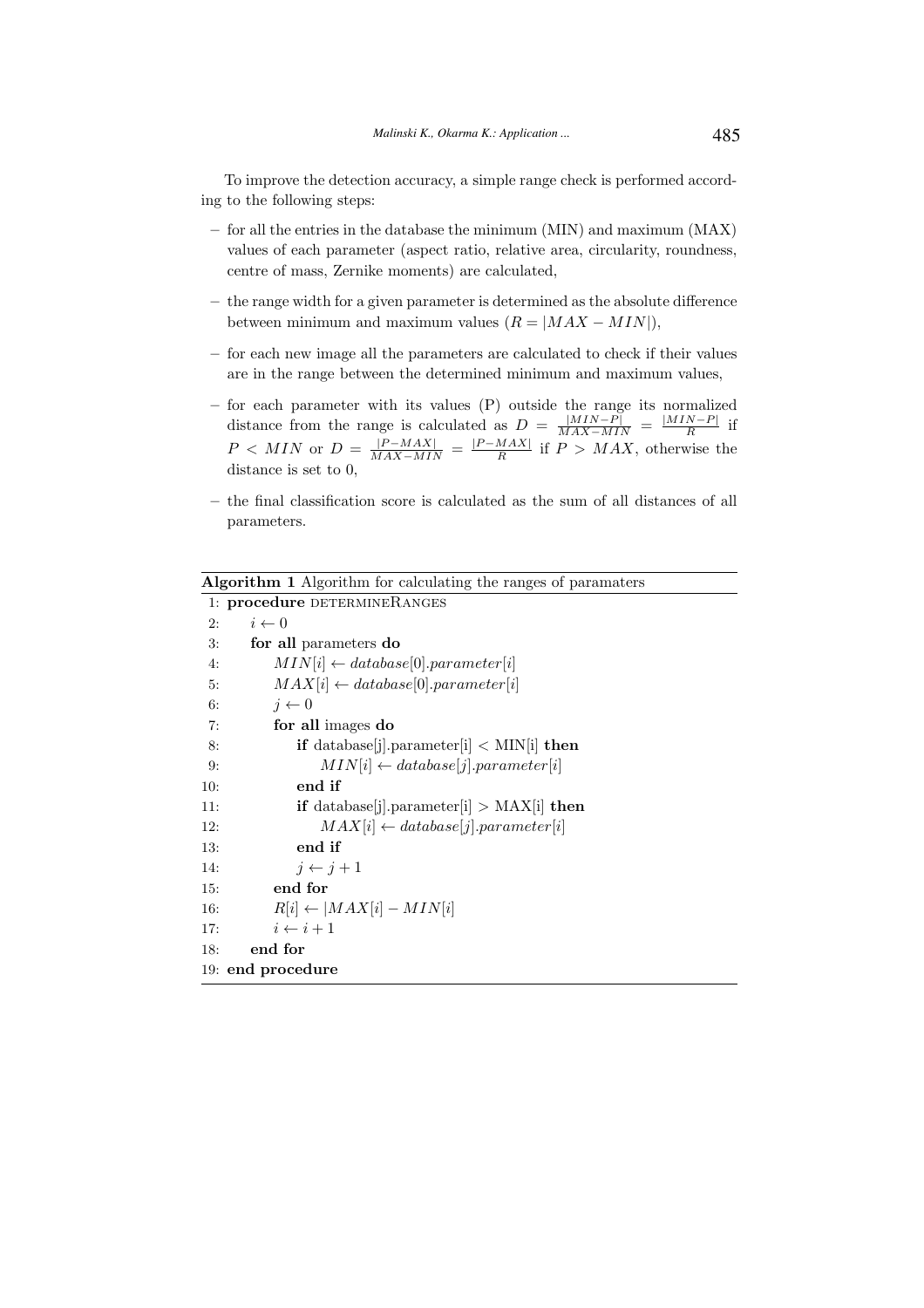Algorithm 2 Range check algorithm

|     | 1: procedure CALCULATEDISTANCE(imageParameters)                    |
|-----|--------------------------------------------------------------------|
| 2:  | $i \leftarrow 0$                                                   |
| 3:  | $score \leftarrow 0$                                               |
| 4:  | for all parameters do                                              |
| 5:  | if $imageParameters[i] < MIN[i]$ then                              |
| 6:  | $D[i] \leftarrow \frac{MIN[i] - \textit{imageParameter}[i]}{R[i]}$ |
| 7:  | else if $imageParameters[i] > MAX[i]$ then                         |
| 8:  | $D[i] \leftarrow \frac{imageParameters[i] - MAX[i]}{R[i]}$         |
| 9:  | else                                                               |
| 10: | $D[i] \leftarrow 0$                                                |
| 11: | end if                                                             |
| 12: | $score \leftarrow score + D[i]$                                    |
| 13: | $i \leftarrow i+1$                                                 |
| 14: | end for                                                            |
| 15: | $score \leftarrow \frac{score}{i}$                                 |
| 16: | return score                                                       |
|     | 17: end procedure                                                  |

Table 2: Experimental results of detection of the IC packages among the other shapes using the range check method

|        | Total   | packages<br>1V | others | $\text{TD} \bot \text{TN}$ | $FP+FN$   | FР       |     |
|--------|---------|----------------|--------|----------------------------|-----------|----------|-----|
| Number | 488     | 240            | 248    | 431                        | ۳ ی       | 42       | ΤĤ  |
| %      | $100\,$ | 49.18          | 50.82  | 88.32                      | $11.68\,$ | $8.61\,$ | O.U |

The optimal threshold for the classification score is determined by the calculation of distances for the known set of images (the obtained result is 1.43 as shown in Fig. 4). The illustration of the determined threshold for 200 training binary samples is presented in Fig. 4, whereas more detailed results of classification for 488 test images are presented in Table 2. A comparison of some classification metrics calculated for both approaches is presented in Table 3.

# 4 Classification of the IC Packages for Natural Images

The classification of the IC packages is based on the calculation of the similarity of the shape parameters for binary images, obtained using the classical Otsu's thresholding method based on the minimization of intra-class intensity variance [Otsu, 1979]. Determined shape descriptors are: aspect ratio, area, circularity, roundness and centre of mass. Additionally some more advanced fea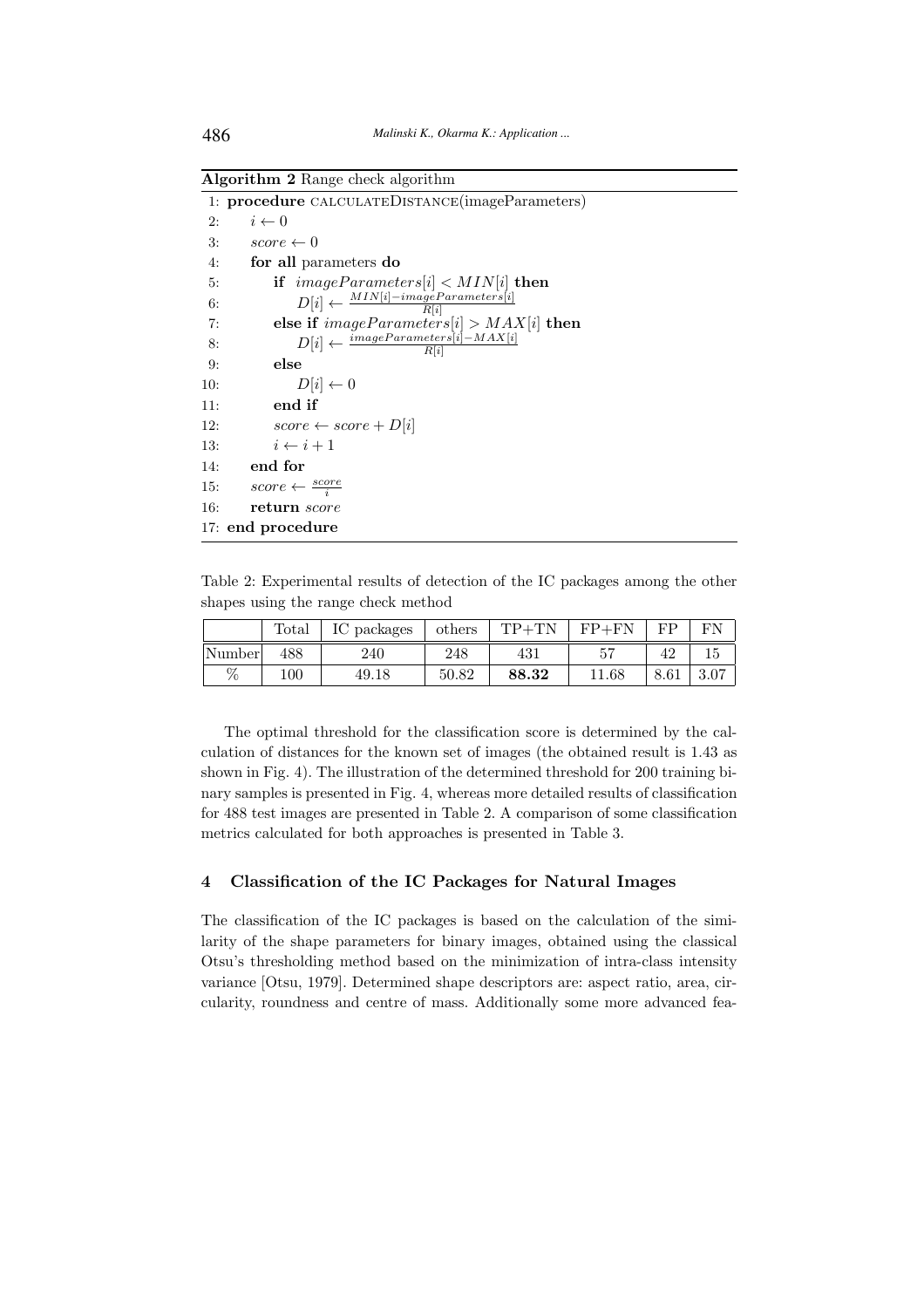tures are calculated, namely invariant moments, Fourier descriptor, Zernike moments [Hwang and Kim, 2006; Khotanzad and Hong, 1990; Saki et al., 2013; Tahmasbi et al., 2011] and Bessel-Fourier moments [Xiao et al., 2010]. Then, the range based shape classification, described in Section 3.2, is conducted.

The illustration of the values of Bessel-Fourier and Zernike moments, obtained for various sample IC packages, is shown in Figures 5 and 6 respectively, whereas Fig. 7 illustrates the result of conversion of a sample image of the IC package into polar coordinates, used for the calculation of Bessel-Fourier moments.

For the objects classified as potentially representing the IC packages, the next step of the algorithm is the comparison of the shape descriptors and moments with the database to find the best  $n$  matches for aspect ratio, area, circularity, roundness, centre of mass, Zernike moments and Bessel-Fourier moments. Each similarity value is normalized by dividing the smaller of two values by the larger



Figure 4: Illustration of the determined threshold for the detection of IC packages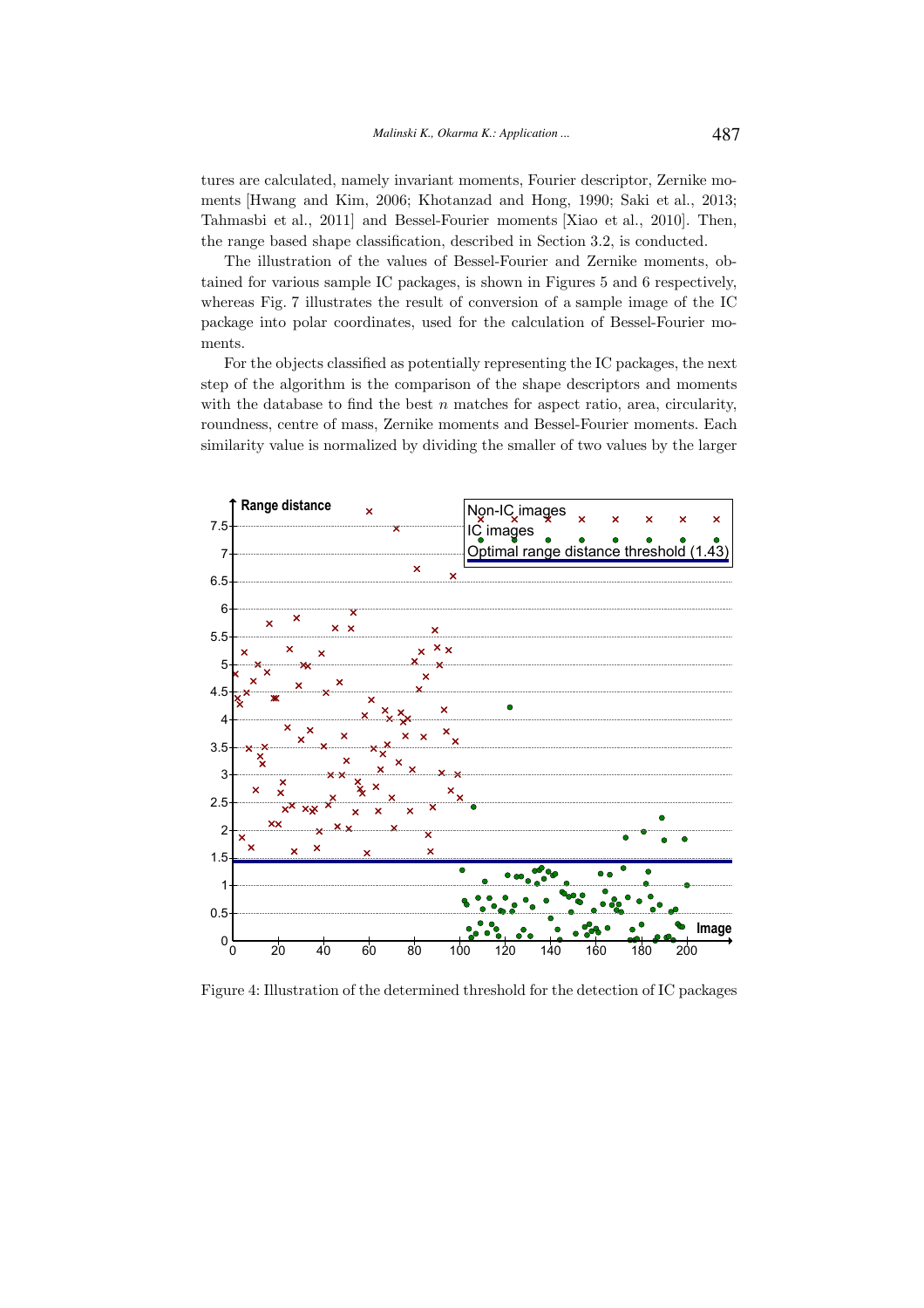| Metric                    | Method          |                    |  |  |
|---------------------------|-----------------|--------------------|--|--|
|                           | Basic (Table 1) | Improved (Table 2) |  |  |
| Precision                 | 76.69           | 84.50              |  |  |
| Recall (Sensitivity)      | 76.69           | 84.50              |  |  |
| Specificity               | 91.67           | 93.09              |  |  |
| Negative Predictive Value | 91.67           | 93.09              |  |  |
| False Negative Rate       | 6.58            | 6.15               |  |  |
| False Positive Rate       | 35.94           | 19.35              |  |  |
| False Discovery Rate      | 23.31           | 15.50              |  |  |
| False Omission Rate       | 8.33            | 6.91               |  |  |
| Critical Success Index    | 72.76           | 80.07              |  |  |
| F-Measure                 | 76.69           | 84.50              |  |  |
| Accuracy                  | 82.58           | 88.32              |  |  |

Table 3: Comparison of the results obtained using the basic method with the results of the improved method



Figure 5: Illustration of Bessel-Fourier moments obtained for various sample IC packages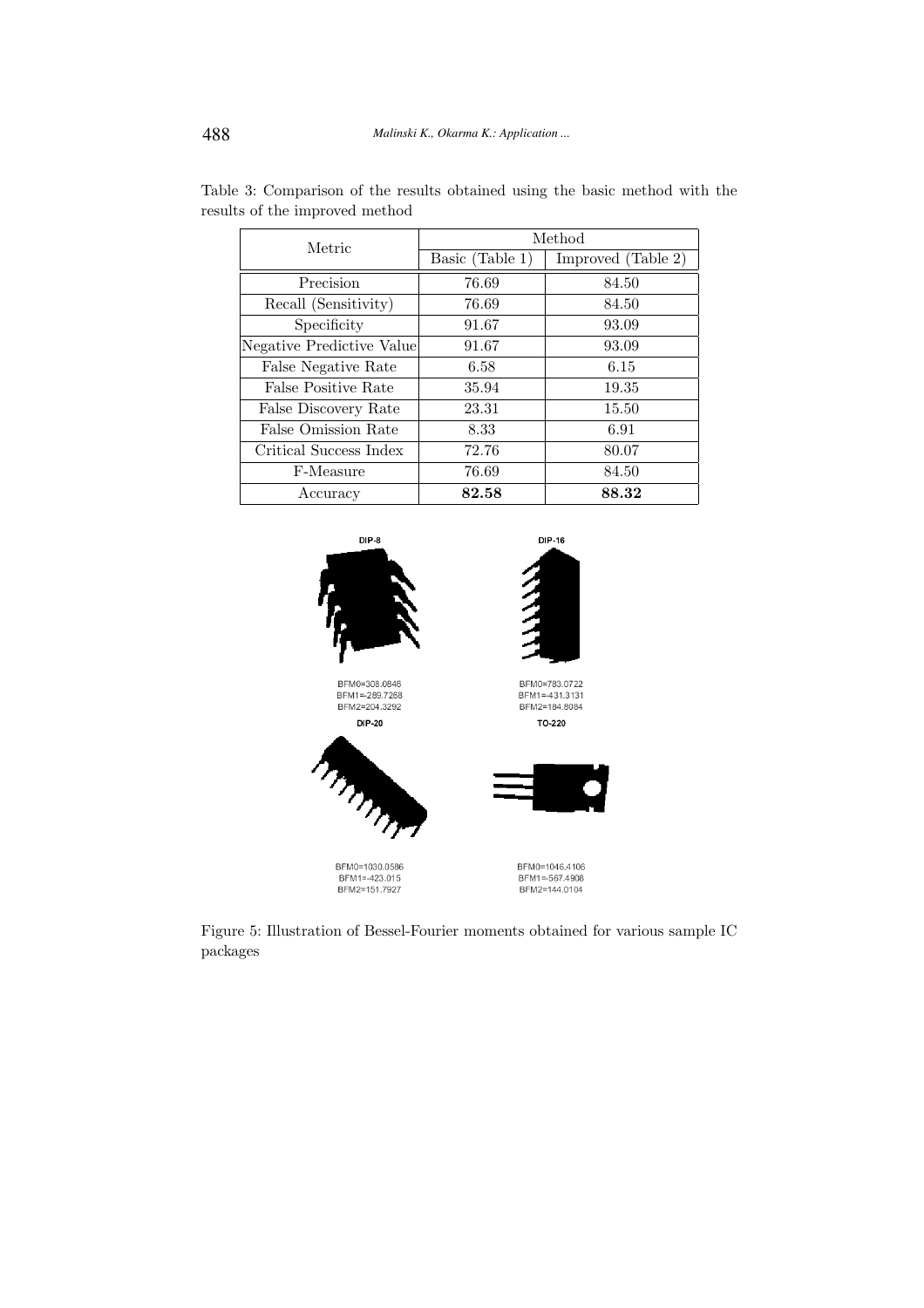

Figure 6: Illustration of Zernike moments obtained for various sample IC packages



Figure 7: Illustration of the conversion into polar coordinates for the calculation of Bessel-Fourier moments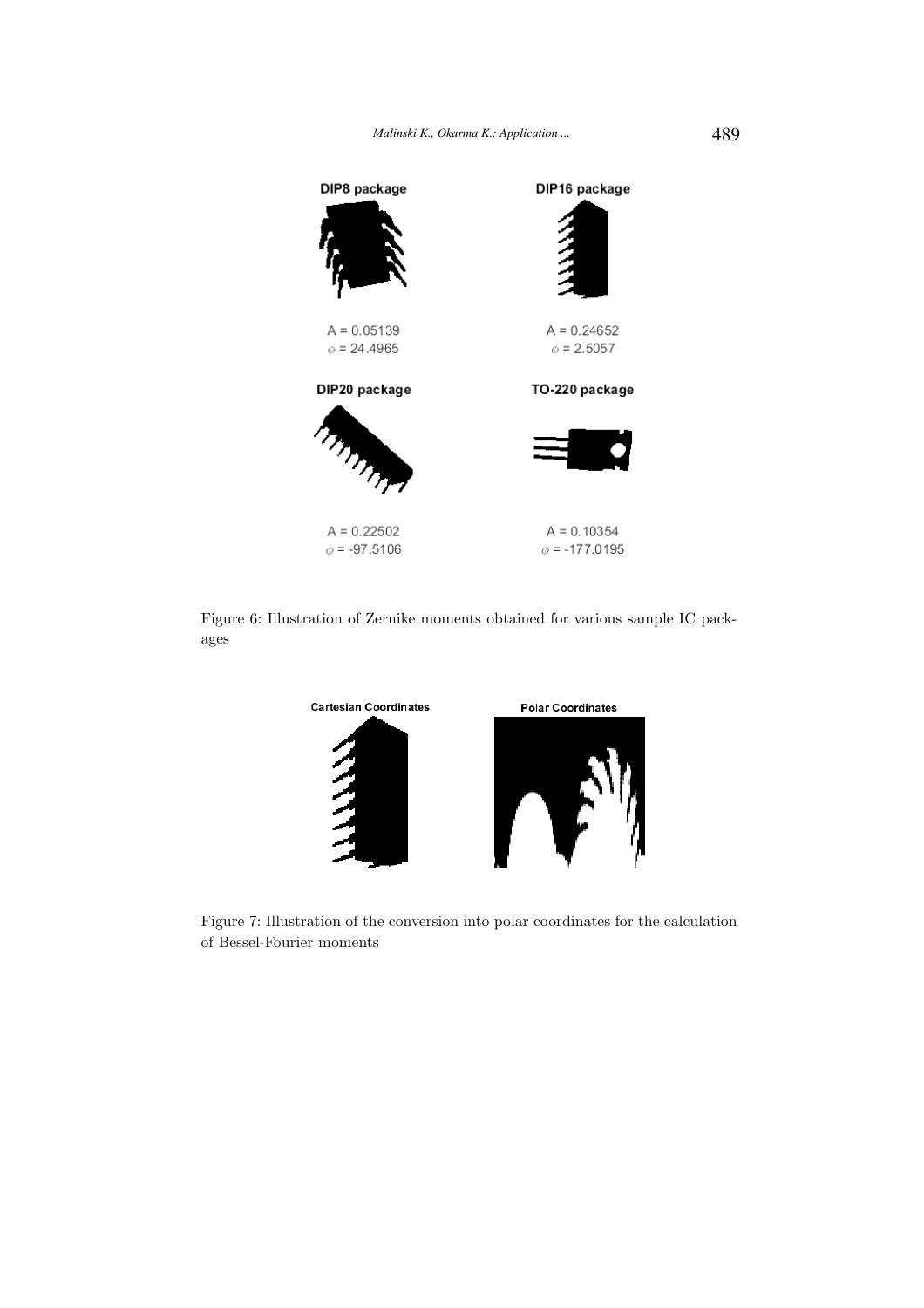

Figure 8: The simplified flowchart of the proposed method

one and then multiplying by 100, leading to the similarity percentage, and finally the first-check score calculated as the average similarity. According to previously conducted experiments, the best results are obtained for  $n = 10$  best matches.

After choosing the  $n$  best matches, using the above method, the similarities between the shape descriptors for each result are checked. Hence, each element in the shape signature of the analysed image is compared with each element of the signature from the database. Since the value tends to stay below 10, the match percentage is calculated using the following formula

$$
Match\ percentage = 10 \cdot (10 - AD) , \qquad (1)
$$

where  $AD$  is the aggregated distance of the shape signature elements. The procedure is then repeated with the shape signatures shifted from -3 to 3. Each entry in the database differs from the next by 18 degrees and the shape signature has the resolution of 5 degrees, therefore the best possible match can be undoubtedly found, assuming shifting the signature by 15 degrees for each side. Finally, the match percentage is compared with all the others to find the best match and choose it as the result. The average of the scores based on the basic parameters, Bessel-Fourier moments and the shape signature is considered as the final score. The proposed method can be described as presented in Algorithm 3, and its simplified flowchart is illustrated in Fig. 8.

## 5 Analysis of Experimental Results

The experiments have been made for the dataset of 240 natural images consisting of 60 images captured for each of four types of IC packages (DIP-8, DIP-16, DIP-20 and TO-220). Some sample natural images used for experimental evaluation of the proposed approach are shown in Fig. 9.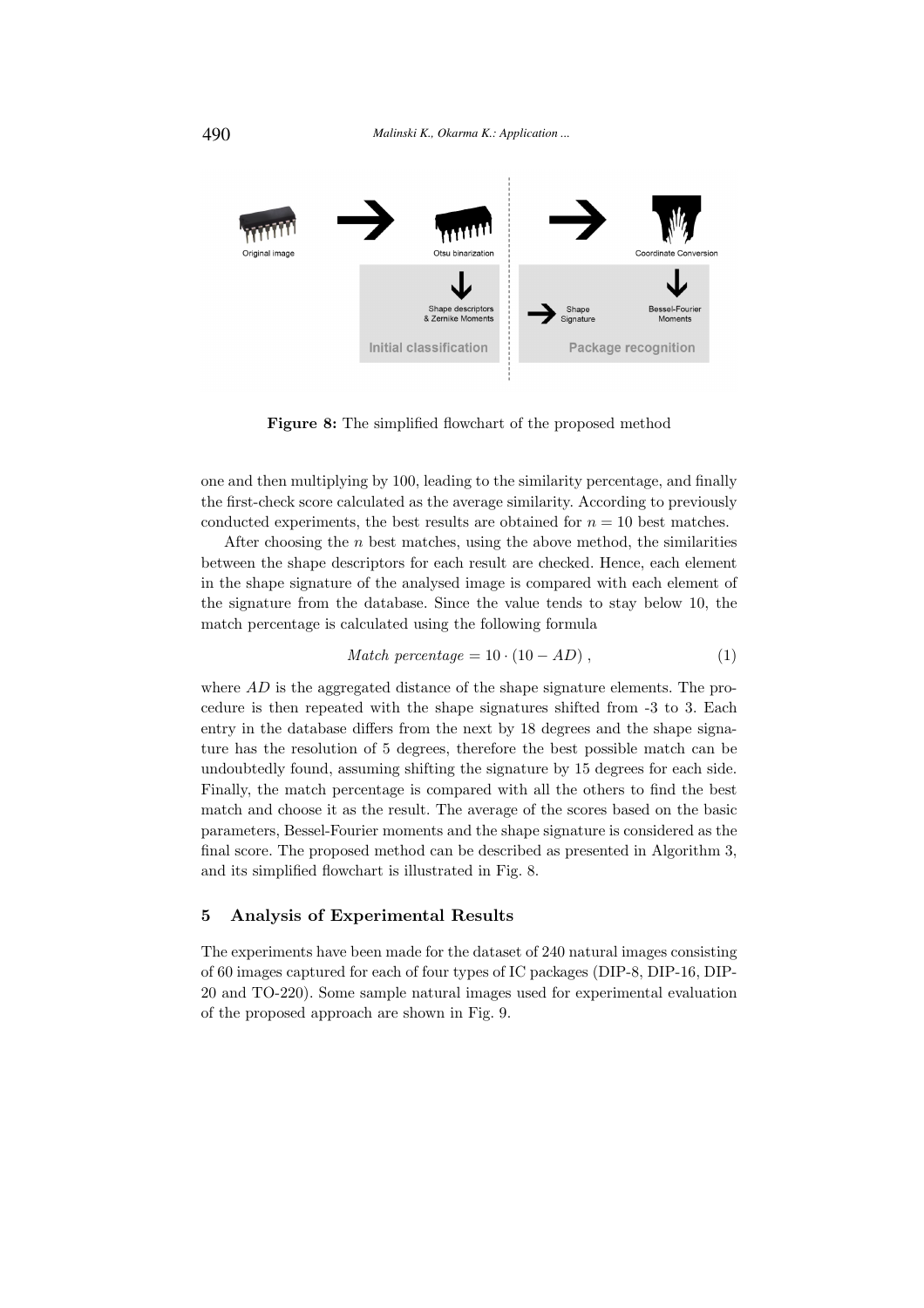Algorithm 3 Algorithm for finding the best match in the database

|                 | 1: procedure CALCULATESCORE(image)                                                                                               |  |  |
|-----------------|----------------------------------------------------------------------------------------------------------------------------------|--|--|
| 2:              | if $calculateDistance (image) < 1.43$ then                                                                                       |  |  |
| 3:              | $i \leftarrow 0$                                                                                                                 |  |  |
| 4:              | for database do                                                                                                                  |  |  |
| 5:              | $i \leftarrow 0$                                                                                                                 |  |  |
| 6:              | $paramScore[i] \leftarrow 0$                                                                                                     |  |  |
| 7:              | for all parameters do                                                                                                            |  |  |
| 8:              | if image.parameters[i] $\langle$ database[j].parameters[i] then                                                                  |  |  |
|                 |                                                                                                                                  |  |  |
| 9:              | $similarityParam[i] \leftarrow \frac{image.parenters[i]}{database[j].parameters[i]}$                                             |  |  |
| 10:             | else                                                                                                                             |  |  |
| 11:             | $\sum_{\text{similarityParam}[i]} \leftarrow \frac{\text{database}[j].\text{parameters}[i]}{\text{image.}\text{parameters}[i]}.$ |  |  |
| 12:             | end if                                                                                                                           |  |  |
| 13:             | $paramScore[j] \leftarrow paramScore[j] * similarityParam[i]$                                                                    |  |  |
| 14:             | $i \leftarrow i+1$                                                                                                               |  |  |
| 15:             | end for                                                                                                                          |  |  |
| 16:             | $paramScore[j] \leftarrow paramScore[j] * 100$                                                                                   |  |  |
| 17:             | $j \leftarrow j+1$                                                                                                               |  |  |
| 18:             | end for                                                                                                                          |  |  |
| 19:             | $sorted \leftarrow sort(database)$ using paramScore                                                                              |  |  |
| 20:             | for $j \leftarrow < 0; 9 >$ do                                                                                                   |  |  |
| 21:             | $BFMScore[j] \leftarrow 0$<br>$\triangleright$ Bessel-Fourier Moments                                                            |  |  |
| 22:             | for all BFM do                                                                                                                   |  |  |
| 23:             | if $image.BFM[i] < sorted[j].BFM[i]$ then                                                                                        |  |  |
|                 |                                                                                                                                  |  |  |
| 24:             | $similarityBFM[i] \leftarrow \frac{image.BFM[i]}{sorted[j].BFM[i]}$                                                              |  |  |
| 25:             | else                                                                                                                             |  |  |
| 26:             | $similarityBFM[i] \leftarrow \frac{sorted[j].BFM[i]}{image.BFM[i]}$                                                              |  |  |
| 27:             | end if                                                                                                                           |  |  |
| 28:             | $BFMScore[j] \leftarrow BFMScore * similarityBFM[i]$                                                                             |  |  |
| 29:             | $i \leftarrow i+1$                                                                                                               |  |  |
| 30:             | end for                                                                                                                          |  |  |
| 31:             | $BFMScore[j] \leftarrow BFMScore[j] * 100$                                                                                       |  |  |
| 32:             | for $k \leftarrow < -3; 3 >$ do                                                                                                  |  |  |
| 33:             | $SSScore[j] \leftarrow 0$<br>$\triangleright$ ShapeSignature                                                                     |  |  |
| 34:             | $i \leftarrow 0$                                                                                                                 |  |  |
| 35:             | for all SS do                                                                                                                    |  |  |
| 36:             | $tempScore \leftarrow 0$                                                                                                         |  |  |
| 37:             | $tempScore +=   database.SS[i + k] - image.SS[i] $                                                                               |  |  |
| 38 <sub>1</sub> | $i \leftarrow i+1$                                                                                                               |  |  |
| 39:             | end for                                                                                                                          |  |  |
| 40:             | $tempScore \leftarrow 10 * (10 - tempScore)$                                                                                     |  |  |
| 41:             | if $tempScore > SSScore[j]$ then                                                                                                 |  |  |
| 42:             | $SSScore[j] \leftarrow tempScore$                                                                                                |  |  |
| 43:             | end if                                                                                                                           |  |  |
| 44:             | end for                                                                                                                          |  |  |
|                 | $finalScore[j] \leftarrow \frac{paramScore[j] + BFMScore[j] + SSScore[j]}{300}$                                                  |  |  |
| 45:<br>46:      | end for                                                                                                                          |  |  |
| 47:             | $final \leftarrow sort(sorted)$ using final Score                                                                                |  |  |
|                 |                                                                                                                                  |  |  |
| 48:             | return final $[0]$                                                                                                               |  |  |
| 49:             | else                                                                                                                             |  |  |
| 50:             | return 0                                                                                                                         |  |  |
| 51:             | end if                                                                                                                           |  |  |
|                 | 52: end procedure                                                                                                                |  |  |
|                 |                                                                                                                                  |  |  |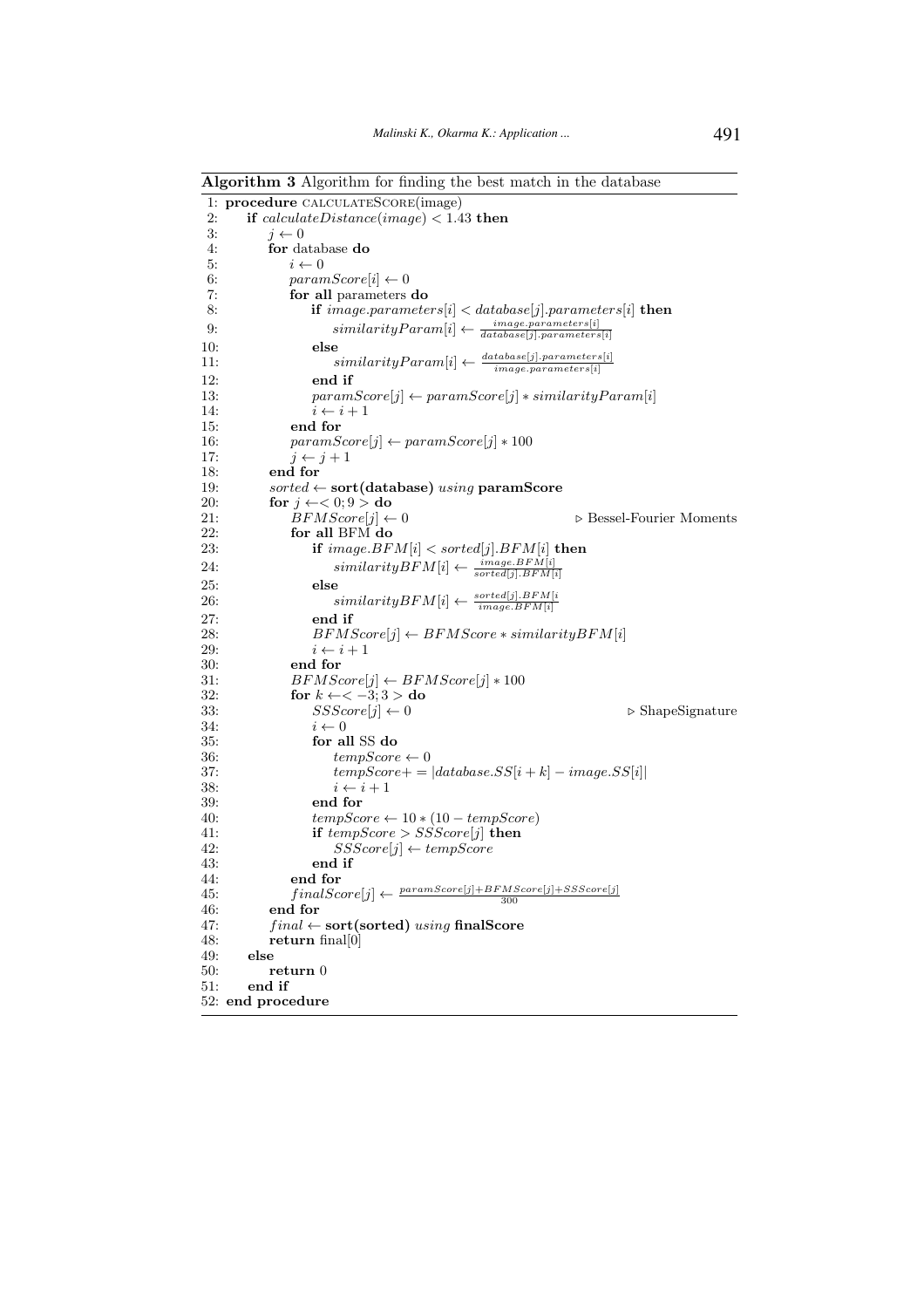

Figure 9: Sample natural images of IC packages used in experiments

The initial version of the classification method, based on shape descriptors without moments, leads to encouraging results, although the incorporation of Fourier descriptor does not increase the overall recognition accuracy. Despite it finds some samples rejected by simpler shape features, some additional false results appear. Therefore, in the final version the shape signature has been used instead of Fourier descriptor. More detailed results are shown in Table 4, where it can be noticed that even the combination of both methods leads to worse results than the use of the shape signature.

Nevertheless, the use of Fourier-Bessel and Zernike moments improves the classification results noticeably. The detailed final results of classification for individual types of IC packages are presented in Table 5. It is worth noting that the recognition accuracy of the most characteristic TO-220 package slightly decreases when the additional moments are applied, whereas the other DIP type packages are classified much better. To reduce the feature space, the choice of the most relevant shape features has been made using two approaches, namely Principal Component Analysis (PCA) and Independent Component Analysis (ICA), leading to the same results.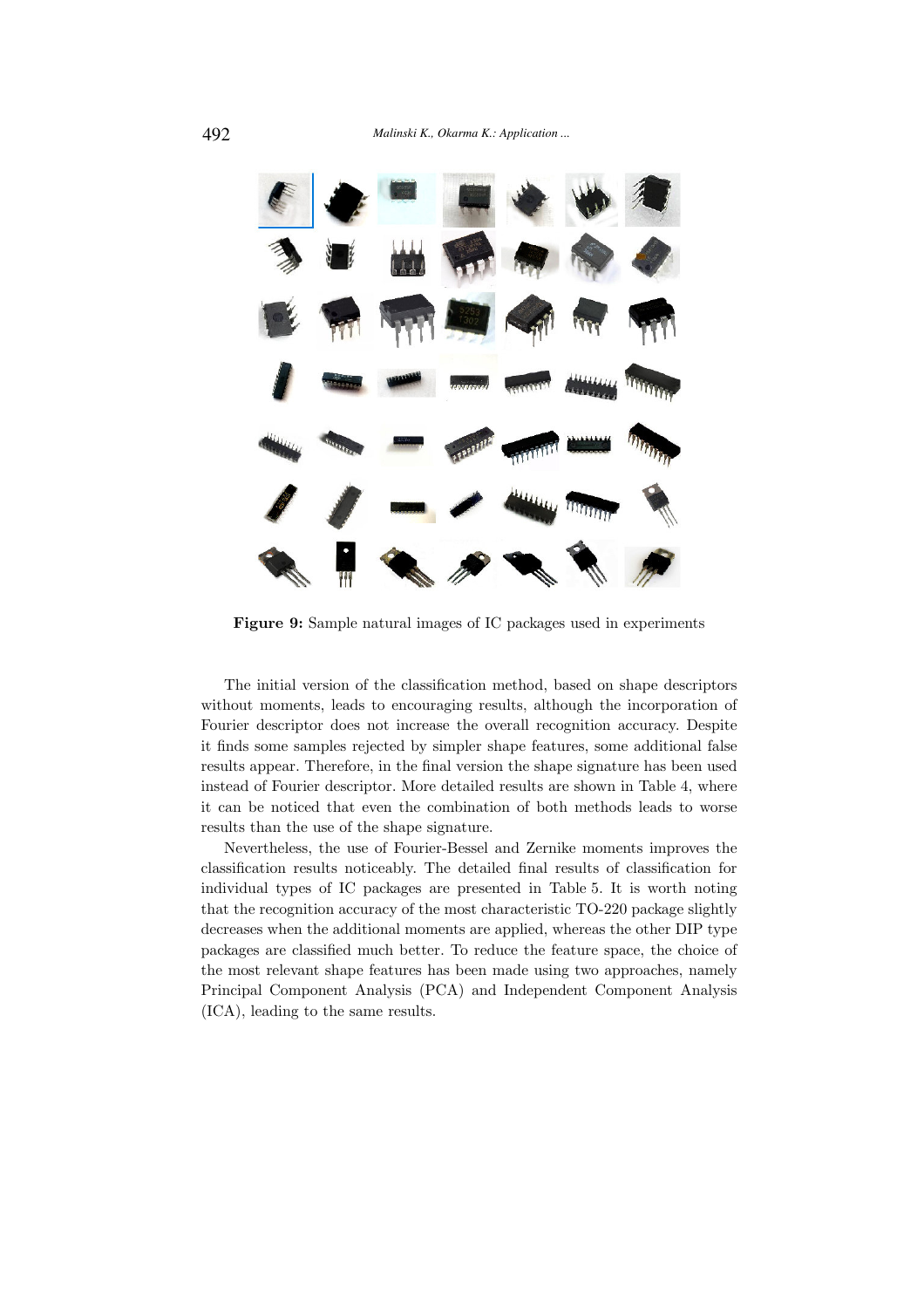| Package                 | Classification accuracy for simple shape features with |                    |               |  |
|-------------------------|--------------------------------------------------------|--------------------|---------------|--|
| type<br>shape signature |                                                        | Fourier descriptor | both combined |  |
| $DIP-8$                 | 88.9%                                                  | 87.1\%             | 85.4%         |  |
| $DIP-16$                | 75.6%                                                  | 76.3%              | 77.8%         |  |
| $DIP-20$                | 80.0%                                                  | 73.7%              | 76.1%         |  |
| TO-220                  | 96.9%                                                  | 93.5%              | 94.2%         |  |
| Average                 | 85.3%                                                  | 82.6%              | 83.4%         |  |

Table 4: Experimental classification results of the IC packages in natural images with and without Fourier descriptor

Table 5: Experimental final classification results of the IC packages in natural images with and without moments

| Package  | Classification accuracy for simple features and shape signature |                                         |  |  |
|----------|-----------------------------------------------------------------|-----------------------------------------|--|--|
| type     | without moments                                                 | with Bessel-Fourier and Zernike moments |  |  |
| $DIP-8$  | 88.9%                                                           | 93.3\%                                  |  |  |
| $DIP-16$ | 75.6%                                                           | 81.7%                                   |  |  |
| $DIP-20$ | 80.0%                                                           | 83.3%                                   |  |  |
| TO-220   | 96.9%                                                           | 95.0%                                   |  |  |
| Average  | 85.3%                                                           | 88.3%                                   |  |  |

Some additional experiments have also been made, using the Convolutional Neural Networks (CNN), although due to relatively small number of training samples, the obtained results are much worse, confirming the necessity of developing novel solutions based on the combination of some classical methods, as proposed in this paper.

### 6 Summary and Future Work

The new method of classification of integrated circuits packages, based on shape analysis, presented in the paper, provides promising classification accuracy obtained for natural images. The initial classification based on parameter ranges is a quick and effective way of discarding irrelevant images before calculating the more computationally expensive parameters. In some applications, the second phase of the process might even be unnecessary, or may be handled by an entirely different system. In those cases, the range distance is a simple and effective metric for finding potential images of IC packages. The additional use of Bessel-Fourier and Zernike moments makes it possible to improve the classification, particularly for the most troublesome DIP elements.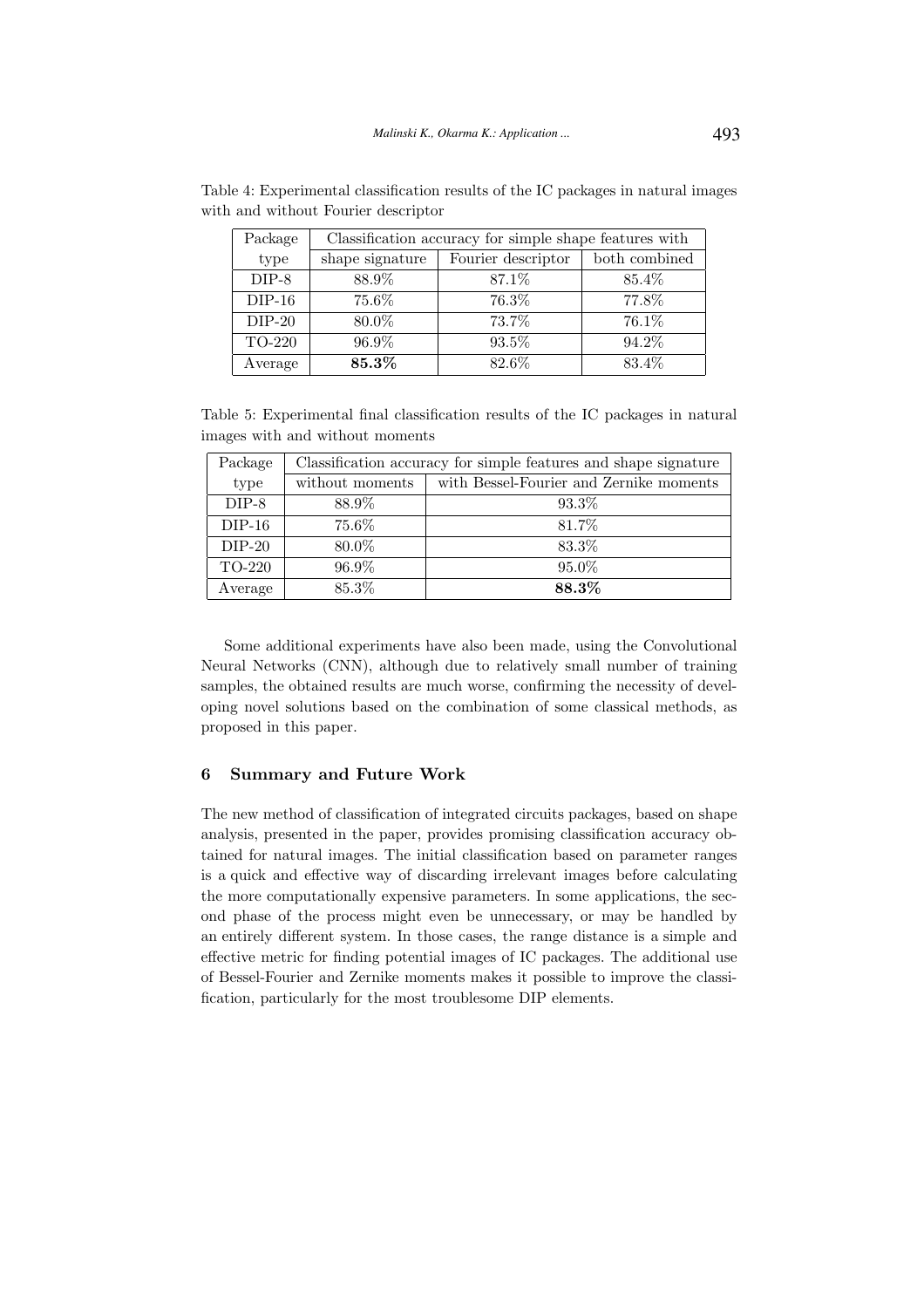Considering the fact that in many industrial systems and other applications of machine vision in automation and robotics, some dedicated illuminators are typically used to ensure the uniform lighting conditions, the influence of some shadows may be eliminated. Alternatively, some more advanced adaptive binarization methods, including well-known ones, e.g. Niblack's method [Niblack, 1986] or Sauvola's thresholding [Sauvola and Pietikäinen, 2000], as well as some other region based methods, proposed recently [Michalak and Okarma, 2019], may be applied, however additionally increasing the overall computational cost.

Further improvements of the proposed two-stage approach may be related to the use of machine learning and neural networks to improve the final classification step. Another direction of future investigations is the analysis of the potential advantages of using adaptive binarization, which may be speeded up in some cases, e.g. by the use of the Monte Carlo method limiting the number of analysed pixels.

## References

- [Barrah et al., 2015] Barrah, E. M., Ahdid, R., Safi, S., and Malaoui, A. (2015). New technique to determination of electronic circuits for semiconductor components by recognizing Nyquist curve. Journal of Computer Sciences and Applications, 3(4):100–104.
- [Edwards and Chandran, 2000] Edwards, B. and Chandran, V. (2000). Machine recognition of hand-drawn circuit diagrams. In Proceedings of the IEEE International Conference on Acoustics, Speech, and Signal Processing (ICASSP), vol. 6, pp. 3618–3621.
- [Forczmański and Frejlichowski, 2010] Forczmański, P. and Frejlichowski, D. (2010). Robust stamps detection and classification by means of general shape analysis. In Bolc, L., Tadeusiewicz, R., Chmielewski, L. J., and Wojciechowski, K. (editors), Computer Vision and Graphics, LNCS vol. 6374, pp. 360–367. Springer Berlin Heidelberg.
- [Frejlichowski, 2010] Frejlichowski, D. (2010). An experimental comparison of seven shape descriptors in the general shape analysis problem. In Campilho, A. and Kamel, M. (editors), Image Analysis and Recognition, LNCS vol. 6111, pp. 294–305. Springer Berlin Heidelberg.
- [Hwang and Kim, 2006] Hwang, S.-K. and Kim, W.-Y. (2006). A novel approach to the fast computation of Zernike moments. Pattern Recognition, 39(11):2065–2076.
- [Khotanzad and Hong, 1990] Khotanzad, A. and Hong, Y. (1990). Invariant image recognition by Zernike moments. IEEE Transactions on Pattern Analysis and Machine Intelligence, 12(5):489–497.
- [Michalak and Okarma, 2019] Michalak, H. and Okarma, K. (2019). Fast adaptive image binarization using the region based approach. In Silhavy, R., (editor),